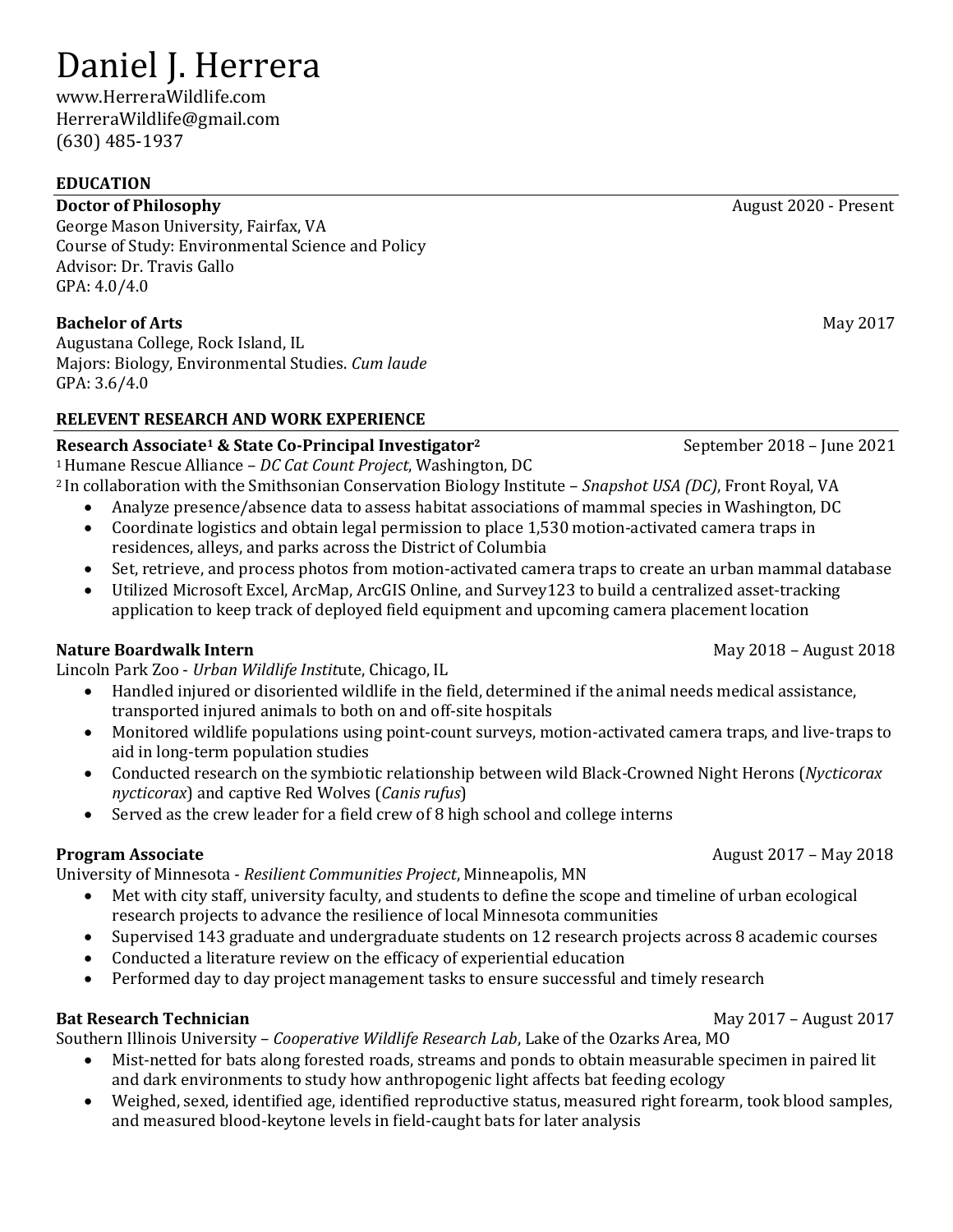Lincoln Park Zoo - *Urban Wildlife Institute*, Chicago, IL

- Installed, maintained and retrieved camera traps across the urban gradient in the Chicago Area
- Scored photographs from animal traps to determine the relative abundance of small and medium mammals throughout the Chicago urban gradient
- Digitized open water in ArcGIS to create a comprehensive digital water layer for correlational analysis in studies involving the Little Brown Bat (*Myotis lucifugus)*

### **Research Assistant** June 2015 – May 2017

Augustana College - *Upper Mississippi Center*, Rock Island, IL

- Collected and curated carabid beetle specimen using pitfall traps
- Identified and measured trees using dichotomous keys to determine the species composition of urban forests
- Contributed to literature reviews for community technical reports and research presentations

### **Research Intern** June 2016 – August 2016

Smithsonian Tropical Research Institute – *Crofoot Lab*, Barro Colorado Island, Panama

- Located white faced capuchin monkeys (*Cebus capucinus*) daily using radio telemetry
- Assisted in collecting primate feeding ecology and group decision making data using the focal tree method
- Entered and organized data in an electronic database for analysis
- Collected fecal and urine samples of *C. capucinus*
- Carried out independent project within the scope of the overall lab goals

### **PEER-REVIEWED PUBLICATIONS**

- Flockhart DTT, Lipsey L, **Herrera DJ**, Belsley J, Decker S, Moore S, Kilgour J, Gramza A, McShea W, Cove MV, Haston R, Slater MR, Bays D, Boone JD. 2021. Evidence-based estimates of domestic cats in urban areas using collaborative and interdisciplinary science: the Washington DC Cat Count. *In press* - *Animals & Society.*
- **Herrera DJ**, Moore SM, Herrmann V, McShea WJ, Cove MV. 2021. A shot in the dark: White and infrared LED flash camera traps yield similar detection probabilities for common urban mammal species. *Hystrix The Italian Journal of Mammalogy* 32(1): e1-4.
- Cove MV, Kays R, Bontrager H, Bresnen C, Frerichs T, Klann R, Lee TE Jr., Crockett SC, Crupi AP, Weiss KCB, Rowe H, Sprauge T, Schipper J, Lepczyk CA, FantleLepczyk JE, LaPoint S, Williamson J, Fisher-Reid MC, King SM, Bebko AJ, Chrysafis P, Jensen AJ, Jachowski DS, Sands J, MacCombie KA, **Herrera DJ**, Van Der Merwe M, Horan RV III, Rentz MS, Brandt LSE, Nagy C, Barton BT, Thompson WC, Maher SP, Darracq AK, Hess G, Lasky M, Parsons A, Wells B, Roemer GW, Hernandez CJ, Webb SL, Vanek JP, Lafferty DJR, Bergquist AM, Hubbard T, Forrester T, Clark D, Facka AN, Halbur M, Hammerich S, Gray M, Rega-Brodsky CC, Durbin C, Flaherty EA, Brooke JM, Coster SS, Lathrop RG, Russell K, Bogan DA, Cliché R, Shamon H, Hawkins MTR, Marks SB, Lonsinger RC, O'Mara MT, Compton JA, Fowler M, Barthelmess EL, Andy KE, Belant JL, Beyer DE Jr., Kautz TM, Scognamillo DG, Schalk C, Leslie MS, Nasrallah SL, Ellison CN, Ruthven C, Fritts S, Tleimat J, Gay M, Whittier CA, Neiswenter SA, Pelletier R, DeGregorio BA, Kuprewicz EK, Davis ML, Dykstra A, Mason DS, Baruzzi C, Lashley M, Risch DR, Price MR, Allen ML, Whipple LS, Sperry J, Hagen RH, Mortelliti A, Evans BE, Studds CE, Sirén APK, Kilborn J, Sutherland C, Warren P, Fuller T, Harris NC, Carter NH, Trout E, Zimova M, Giery ST, Iannarilli F, Higdon SD, Revord RS, Gompper ME, Hansen CP, Millspaugh JJ, Zorn A, Benson JF, Wehr NH, Solberg JN, Gerber BD, Burr JC, Sevin J, Green AM, Şekercioğlu CH, Pendergast M, Barnick KA, Edelman AJ, Wasdin JR, Romero A, O'Neill BJ, Schmitz N, Alston JM, Kuhn KM, Lesmeister DB, Linnell MA, Appel CL, Rota C, Stenglein JL , Anhalt-Depies C, Nelson C, Long RA, Jaspers KJ, Remine KR, Jordan MJ, Davis D, Hernández-Yáñez H, Zhou J, McShea WJ. 2021. SNAPSHOT USA: A coordinated national camera trap survey in the United States. *Ecology* 102(6): e03353.
- **Herrera DJ**, Moore S, Cove MV. 2021. Thinking outside the park: Best practices for using camera traps within the urban matrix. *Journal of Urban Ecology* 6(1): e1-13. DOI: 10.1093/jue/juaa036
- **Herrera DJ** & Cove MV. 2020. Camera trap serendipity and citizen science point to broader impacts of urban heat islands. *Food Webs* 25: e00176. DOI: 10.1016/j.fooweb.2020.e00176.
- Burns MK, **Herrera DJ,** Brosius T, Muir TJ. 2020. Depressed supercooling point and increased glycerol concentration in overwintering adult tiger beetles (*Cicindelida*). *CryoLetters* 41(4): 216-222.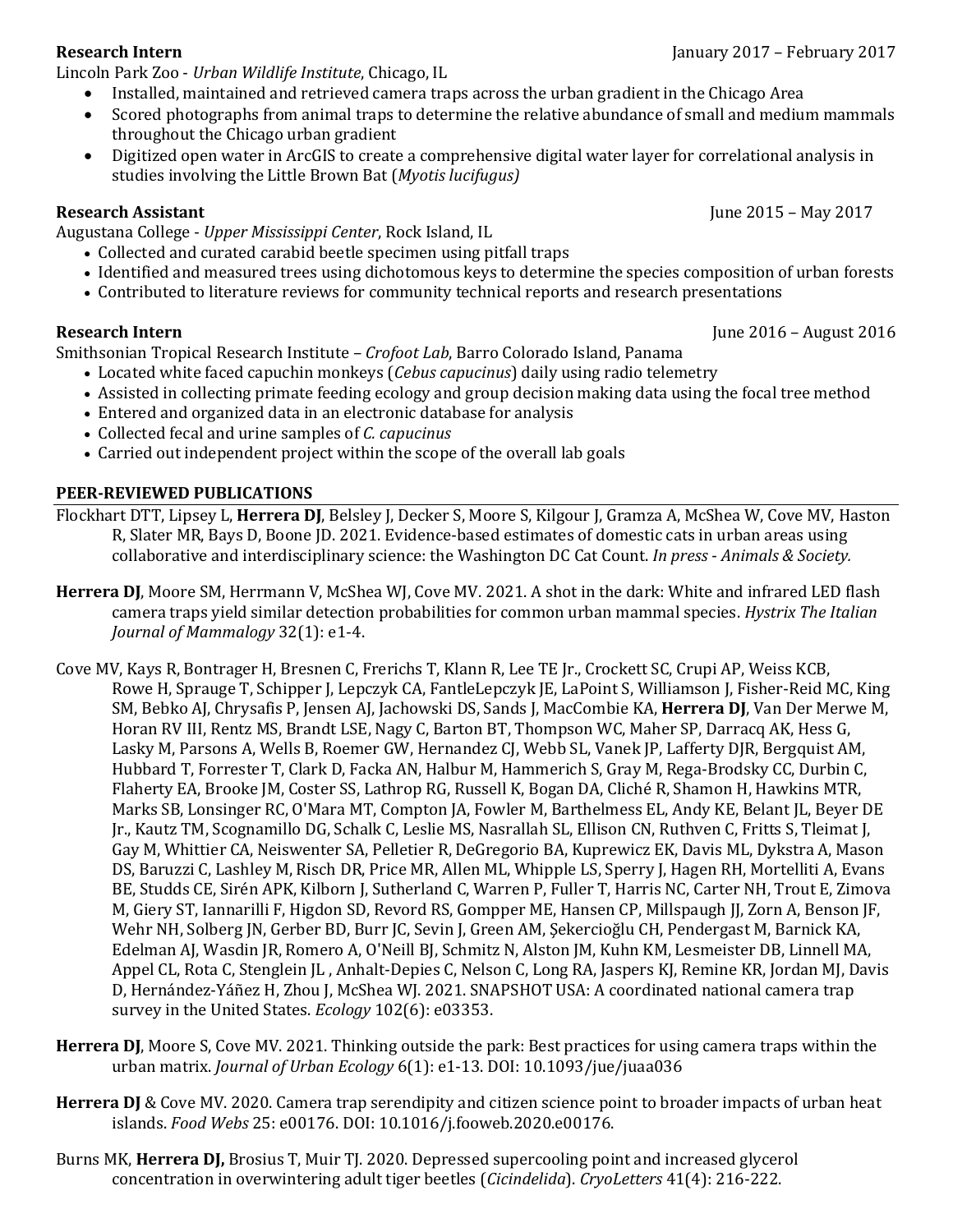### **CONFERENCE PRESENTATIONS**

**Herrera DJ.** Planned for people, built for birds: A case study of inadvertent ecological benefit from urban planning in Washington, DC. International Urban Wildlife Conference. Virtual. May 27, 2021. (presentation)

**Herrera DJ**. Nesting site preferences of black-crowned night heron. Lincoln Park Zoo Summer Intern Symposium. Chicago, Illinois. August 17, 2018. (presentation)

- **Herrera DJ**. Foraging efficiency and learning in capuchin monkeys. Smithsonian Tropical Research Institute REU Symposium. Panama City, Panamá, Panama. August 12, 2016. (presentation)
- **Herrera DJ**, Reisner M, Fockler M. Urban forest and emerald ash borer management plan. Sustainable Working Landscapes Initiative Symposium. Clinton, IA. May 24, 2016. (poster)
- **Herrera DJ**, Lipke M. The effects of urbanization of amphibian biodiversity. Upper Mississippi River Research Consortium. Lacrosse, WI. April 27-29, 2016. (poster)

### **TECHNICAL REPORTS, GREY LITERATURE, ETC.**

- **Herrera DJ**. 2021. Constructing your own FELINe (Field Equipment Location and Information Network). Washington (DC): Humane Rescue Alliance.
- **Herrera DJ**. 2018. An introduction to ArcGIS: Basic methodology in ArcMap 10.6.x as it pertains to the DC Cat Count Project. Washington (DC): Humane Rescue Alliance.
- Osing T, **Herrera DJ**. 2017. Addressing childhood lead poisoning through GIS: A proactive approach in Scott County, Iowa. Rock Island (IL): Upper Mississippi Center.
- **Herrera DJ**, Chileen B. 2016. Clinton public trees report. Rock Island (IL): Upper Mississippi Center.

### **JOURNAL REVIEWS (by number of reviews)**

*Journal of Urban Ecology* (2), *Biological Conservation (1), Food Webs, Journal of Urban Ecology* (1)

### **SELECTED SCIENTIFIC COMMUNICATION**

What is urban ecology? Study by Moll RJ, Cepek JD, LorchPD, Dennis PM, Tans E, Robinson T, Millspaugh JJ, Montgomery RA. Artist. August 2019. Visible at<https://twitter.com/HerreraWildlife/status/1164900455228616705>

"Los Tlacuaches en la Ciudad" (Opossums in the City) in *My Footprint on Planet Earth*. Museo El Péndulo de Ciencia y Tecnología (The Foucault Pendulum Museum of Science and Technology), Santiago Querétaro, Mexico. Collaborating Artist. July 2019.

Room For Growth: Management strategies can balance agriculture and biodiversity in the tropics. Study by

- Pardo LE, Campbell MJ, Clements GR, Laurence WF. Contracted Artist. June 2019. Visible at<https://www.instagram.com/p/By-PV57BO4F/>
- Beyond Predation: Typical predator-avoidance behaviors don't always hold up in cities. Study by Gallo T, Lehrer EW, Magle S. Contracted Artist. June 2019. Visible at <https://www.instagram.com/p/Bwb8nY6BtAA/>
- Snapshot USA logo. Smithsonian Conservation Biology Institute. Contracted Artist. March 2019. Visible at<https://emammal.si.edu/snapshot-usa>
- Different Strokes for Different City Folks. Study by Santini L, Gonzalez-Suarez, Russo D, Gonzalez-Voyer A, von Hardenberg A, Ancillotto L. Artist. January 2019. Visible at: <https://twitter.com/HerreraWildlife/status/1086250681361682432>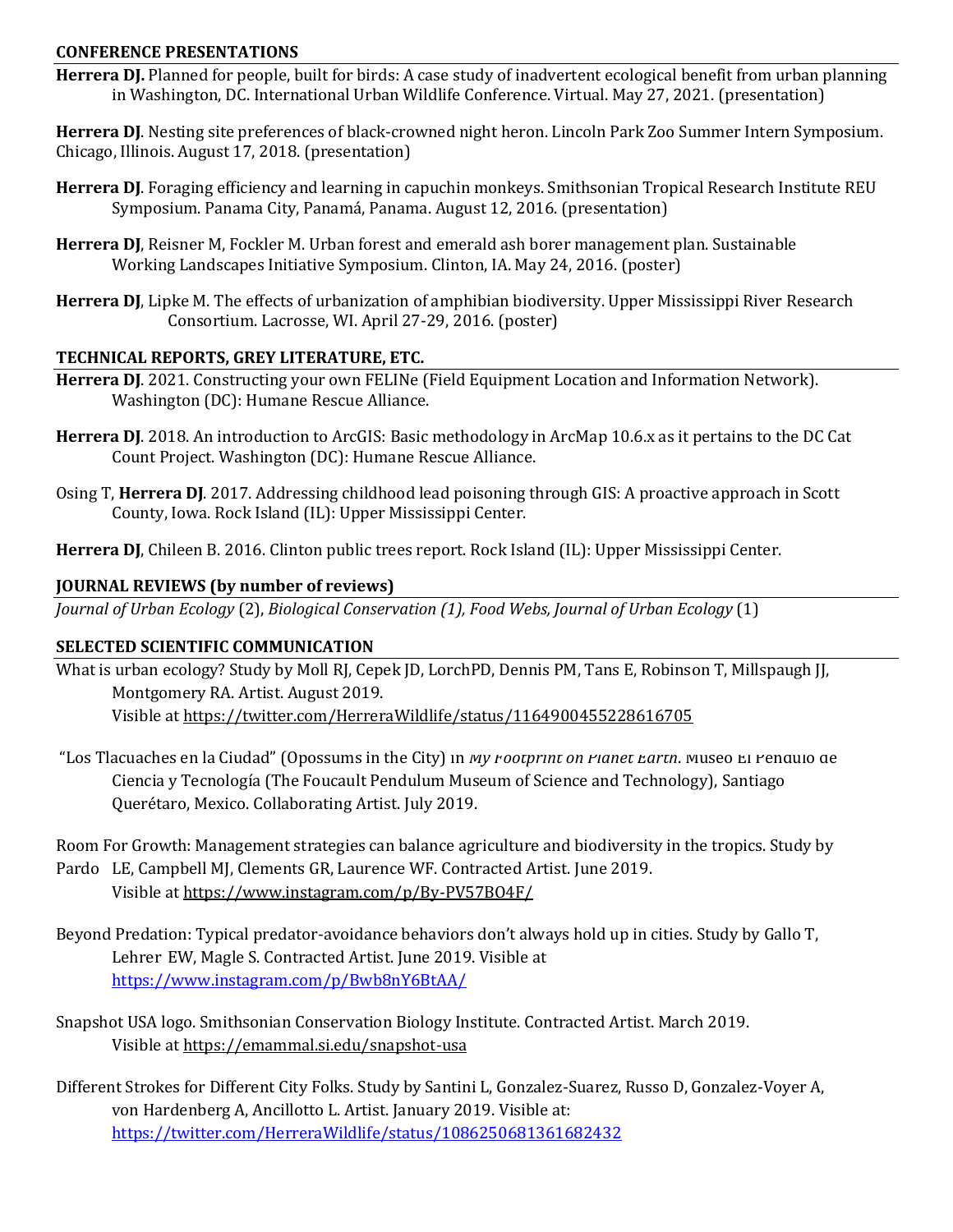| <b>AWARDS AND HONORS</b>                                                                                                                        |                           |  |
|-------------------------------------------------------------------------------------------------------------------------------------------------|---------------------------|--|
| 2020 Map Gallery - Educational Map Category, Third Place<br>Environmental Systems Research Institute (ESRI)                                     | <b>July 2020</b>          |  |
| Graduate Research Fellowship Program, Honorable Mention<br>National Science Foundation                                                          | April 2020                |  |
| Senior Honors, Honorable Mention<br>Augustana College Biology Department                                                                        | 2016 – 2017 Academic Year |  |
| Best Poster, Undergraduate Evolutionary Biology Division<br>Sigma Xi Scientific Research Society Annual National Meeting                        | November 2016             |  |
| <b>MEDIA COVERAGE</b>                                                                                                                           |                           |  |
| Machemer T. 2020 Jan 15. Unusual urban bobcat spotted in Washington, D.C. Smithsonian Magazine. web.                                            |                           |  |
| Fenston J. 2020 Jan 15. Are bobcats back in D.C.? Researchers document first known sighting in the city. National<br>Public Radio, WAMU. radio. |                           |  |
| Fox5 Staff. 2020 Jan 15. Bobcat caught on camera in the District. <i>Fox5</i> . web.                                                            |                           |  |
| Hedgpeth D. 2020 Jan 15. 'A real wildcat in the District': Bobcat spotted in D.C. along the C&O Canal. Washington<br>Post. Sect. B:1. print.    |                           |  |

Segraves M, Cook G. 2020 Jan 15. Bobcat spotted prowling woods in Northwest DC. *NBC Washington*. video.

Main D. 2020 Jan 14. Bobcat spotted roaming Washington D.C. in rare sighting. *National Geographic*. web.

Delgadillo N. 2020 Jan 14. What was this lone bobcat doing wandering near Georgetown? *DCist*. web.

ABC7 Staff. 2020 Jan 14. This bobcat was caught on camera near Georgetown in D.C. *ABC News WJLA*. web.

- Boykin N. 2020 Jan 14. Photos: Bobcat spotted, photographed in Washington as part documenting DC's outdoor cat population. *WUSA9*. web.
- Contstantino A. 2020 Jan 14. Cat-tivating: Bobcat spotted along C&O Canal in Georgetown. *National Public Radio, WTOP*. web.
- Hotovoy M. 2019 October. Cat Count captures plant 'visitors.' *Capital Metro Area Update*. United States Postal Service. p5. print.
- Lange KE. Spring 2019. Up for the count. *All Animals*. p8. print.
- Lange KE. Spring 2019. Up for the count. *Animal Sheltering*. p8. print.
- Moyer JWM. 2019 April 5. A \$1.5 million project is a year closer to determining where cats live in D.C. *The Washington Post*. Sect. B:1. print.
- Winter 2019. Summer Learnin'. *Lincoln Park Zoo Magazine*. p6. print.
- Fenston J. 2018 November 11. To decrease bird kills, cat lovers team up with bird lovers in D.C. Cat Count. *National Public Radio, Weekend Edition.* Originally aired on *WAMU*. radio.

### **PROFESSIONAL ORGANIZATIONS**

**Wild Felid Research and Management Association** Member

September 2020 - Present